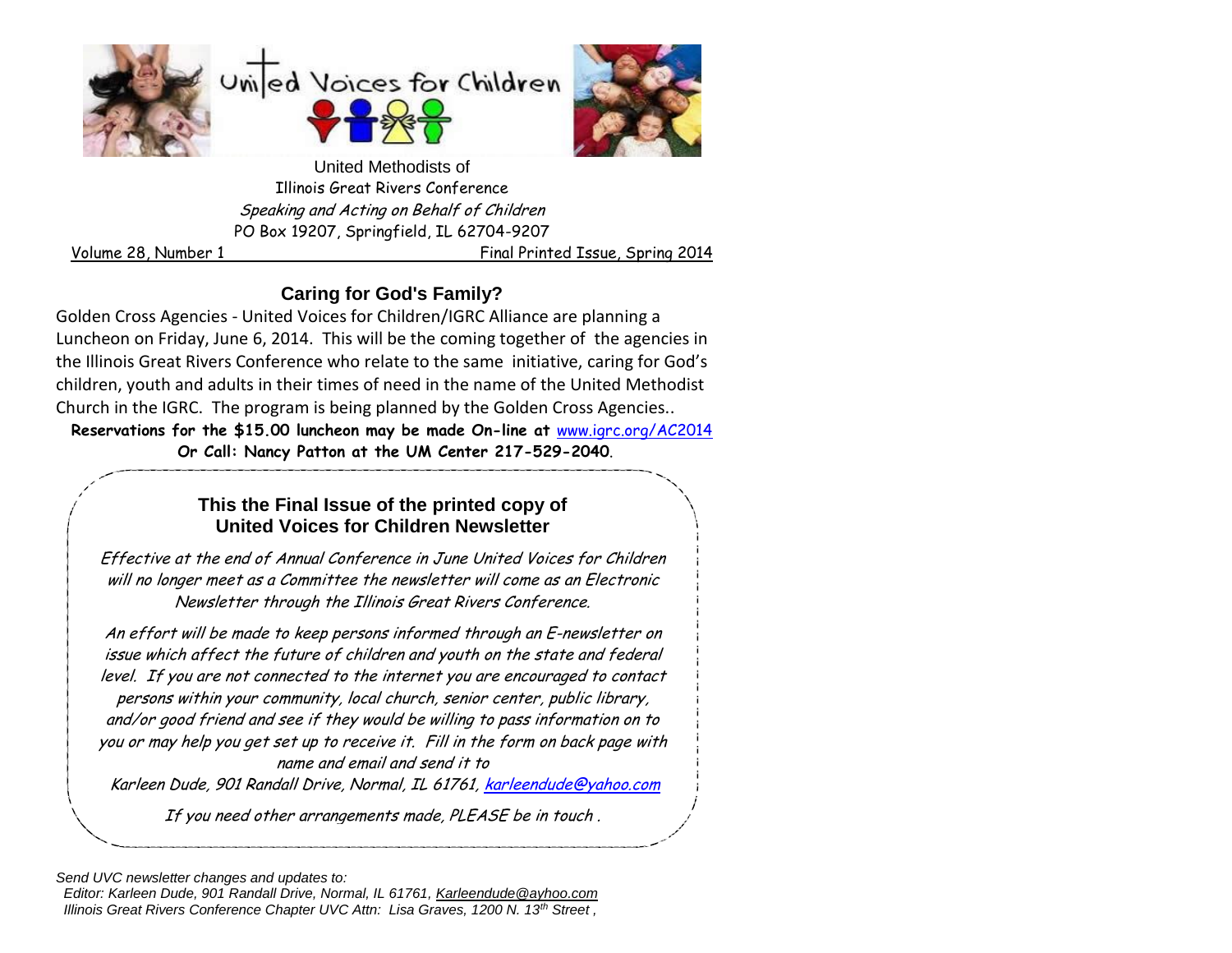## **Around at Our Agencies**

**Lessie Bates Davis Neighborhood House's** was awarded a grant for an Anti-Violence Focused After-School Program to serve high school aged students. The purpose of the programs is to expand the range of choices and opportunities that enable, empower, and encourage youth to achieve positive growth and development, improve expectations and capacities for future success, and avoid and reduce risk taking behavior.

Through the program Neighborhood House will provide a "safe haven" where caring adults will help youth minimize risky violent behaviors, improve educational performance, enhance community involvement skills, enhance leadership development skills, and interact with parents and other adults to promote positive life experiences

Contact: Lisa Graves, 618-874-0777 x1113, [lgraves@lessiebatesdavis.org,](mailto:lgraves@lessiebatesdavis.org) [www.lessiebatesdavis.org](http://www.lessiebatesdavis.org/)

**The Baby Fold** is a part of a collaborative effort with Mclean County Unit District No. 5 and United Way of Mclean County so Fairview School in Normal may become a **Community School.** 

A **Community School** is both a place and a set of partnerships between the school and other community resources. With the school building as a hub, a Community School brings together many partners to offer a range of expanded supports and opportunities for students, families and community members – before, during and after school, as well as during evenings and occasionally weekends. Community Schools are designed around three primary goals: 1) align out of school time with classroom learning; 2) bring communities, families, and school together; and, 3) coordinate resources for children and families.

The Community Schools model has been highly successful in other communities throughout the nation in working to ensure that students are ready to learn and to achieve high standards, in preparing young people for success and in helping parents and community members become more engaged with their respective schools.

*Contact: Julie Payne*, Vice President, Development and Public Relations, 309-451-7203 *[jpayne@thebabyfold.org](mailto:jpayne@thebabyfold.org)*, *[www.thebabyfold.org](http://www.thebabyfold.org/)*

**Kumler Outreach Ministries** operates a food pantry each weekday from 9 am to noon at the Outreach Center, 303 N. Grand Ave. East, Springfield, IL. Contact: Anita Ashcroft 217-523-2269, [anitasotheremail@yahoo.com,](mailto:anitasotheremail@yahoo.com) [www.kumlerministries.org](http://www.kumlerministries.org/)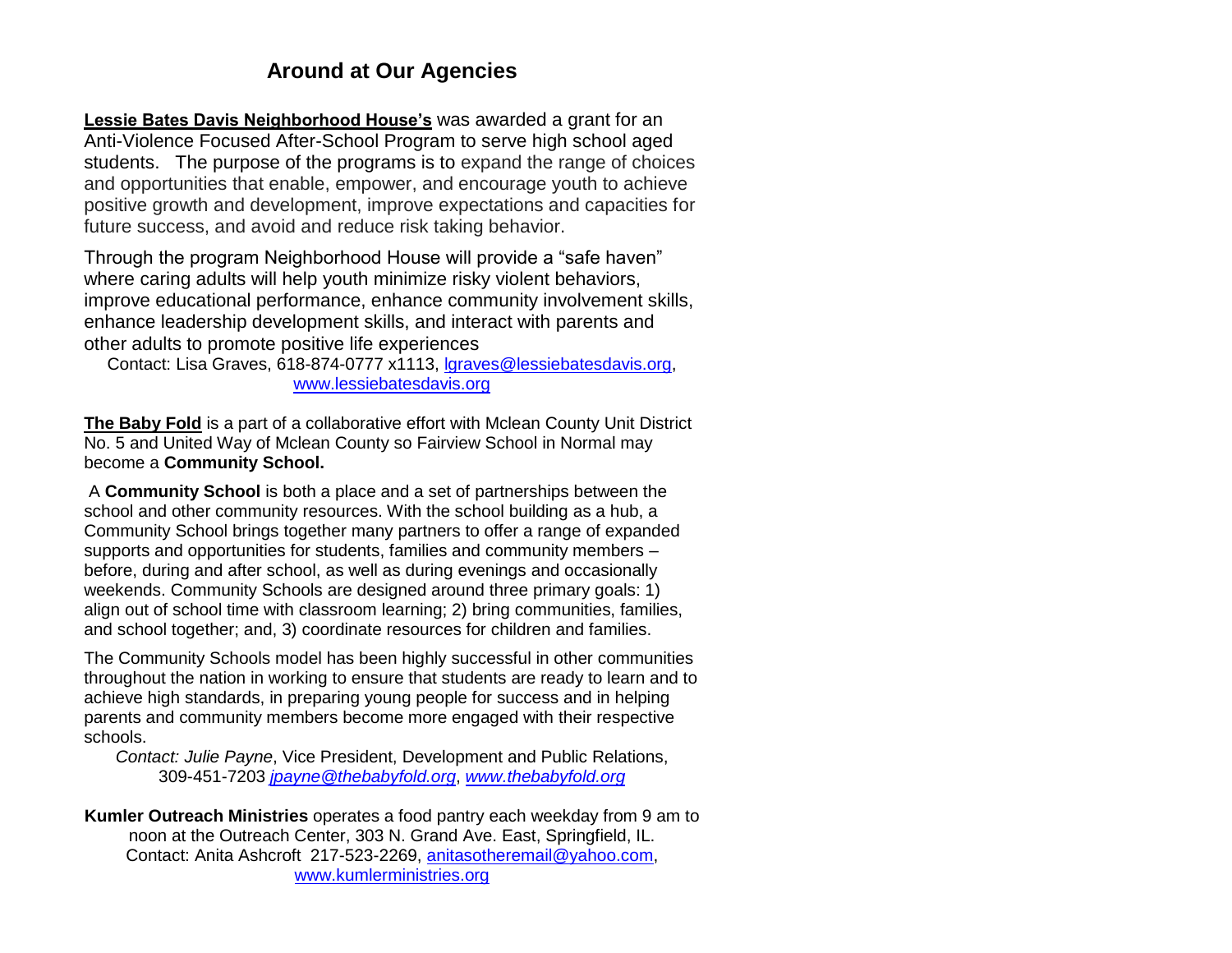#### **Agencies are Planning Building Projects**

As they Celebrate over 100 years of faithful service – agencies need healthy space in which to serve the infants, children, adolescents and families who depend on them. God gives us the opportunity to invest in their future through these three agencies. Check their websites, contact agencies for speakers, enable your local church & community to support these programs.

**United Methodist Children's Home** is initiating a program which begins with roofs on three residential buildings on main campus, and at Bright Star, their day Care Center. Planning ahead they are wanting to buy the building they are now leasing at 4112 N. Water Tower where they serve over 1,000 people annually. The hope is to continue with the Community Service projects they now have in place.

Contact: Marcus Holland at (618) 242-1070 ext. 234. [www.umchome.org](http://www.umchome.org/)

**Chaddock** is beginning a new era of growth with the planned construction of a new school on their 32-acre campus in Quincy, IL. This \$12 million project will replace the current K-12 education facility. It will allow Chaddock to dramatically increase the number of children they're currently are able to serve, pave the way for the construction of more residential cottages, & set the stage for the development of a national training facility for mental health professionals on their campus.

The demand for Chaddock's specialized treatment and services continues to grow in the Quincy-area, in Illinois, and across the nation. Many families have tried several options for healing, including psychiatric hospitalization, before they find Chaddock. The construction of a new school is critical to their ability to meet this challenge.

Contact: Rev. Jeff Rasche, 217-222-0034, [jrasche@chaddock.org,](mailto:jrasche@chaddock.org) Website: [www.chaddock.org](http://www.chaddock.org/)

The board of **Cunningham Children's Home**, because programs have expanded and facilities no longer fill the current or future needs of the young people coming to them, has reviewed the issues, hired architects, appointed committees and is ready to go with a new Educational and Recreational Center. The multi-faceted building will have a school for residents, a school for young people living in Champaign-Urbana and surrounding communities, a gymnasium and a dining hall. Children and Youth will be in rooms designed to meet their special needs and will not need to move all over a campus to attend their daily activities, something that is very distracting to young people with behavioral and emotional issues. The cost of this wonderful structure is \$25,000,000.

Contact: Bernice Dallas, 217- 367-3728 *[bdallas@cunninghamhome.org](mailto:bdallas@cunninghamhome.org)*, *[www.cunninghamhome.org](http://www.cunninghamhome.org/)*.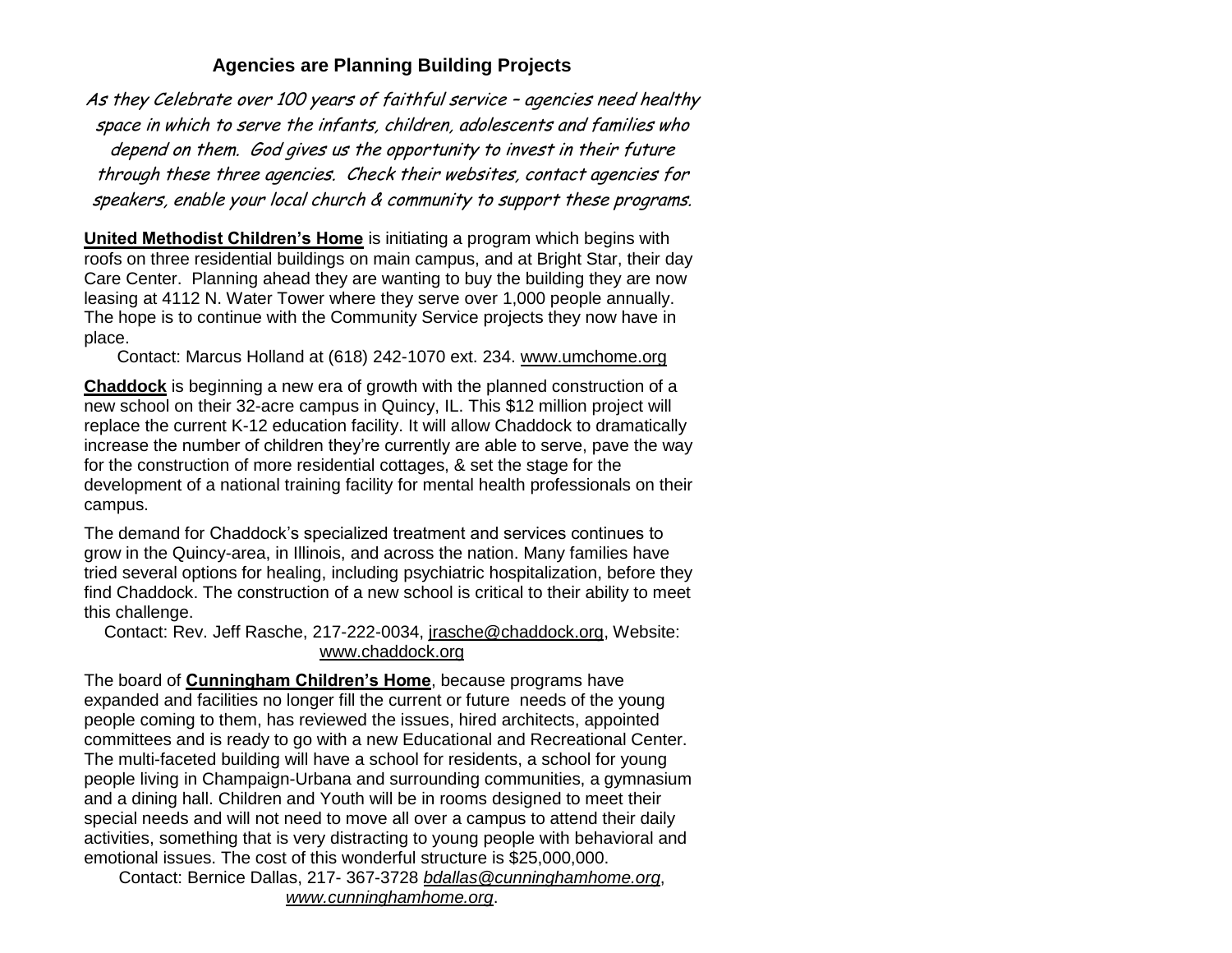### **United Voices for Children as a Committee will No Longer Meet**

*Effective at the end of Annual Conference in June there will no longer be a United Voices for Children Committee. We will continue to have an electronic newsletter through the Illinois Great Rivers Conference.*

*UVC came together in 1982 when leaders from our child care agencies, the Boards of Global Ministry, the Board of Church and Society, United Methodist Women and others were called together by Bishop Leroy Hoddap to meet with Cloyd Taggert, CEO of ChildServ and Kay Greene, an officer in Northern Illinios Conference United Methodist Women. At this time they had established a United Voices for Children Committee in NIC and felt that it would be more effective if the organization went statewide.*

*It was established with the plan that the needs of children are often not heard and that they need adults who will speak for them. This is particularly true when it comes to speaking and acting on their behalf when it come to state and national legislation. Thus the Theme: 'United Methodists Speaking and Acting on Behalf of Children'*

*For several years all three conferences met together, shared ideas, supported a newsletter and had Statewide Rally's in Springfield with workshops which helped local churches to address the needs of Children and Youth. For many years Mary Refro, reminded us as to what we were about, Gary Livesay, Chaplin at Chaddock, as chair, gave the group faithful leadership and Lisa Grave, kept records for the committee.*

*As the years went on it was decided to stop meeting as an all state organization. Central and Southern Illinois groups met separately until the conferences combined and became Illinois Great Rivers Conference. Through a resolution passed at 1992 Annual Conference each Local UM Church was encouraged to appoint a Child Advocate. To this date there are about 110 in the Annual Conference. An effort has been made to resource these persons through the UVC newsletter, and workshops.*

*Because our conference is larger and travel has become more costly and it has become harder to get persons together to share information and training, it was decided that the committee would be disbanded. It is hoped that other organizations will offer resources for Child Advocacy. Currently a resource is being developed on 'Bullying' by board of Church and Society.*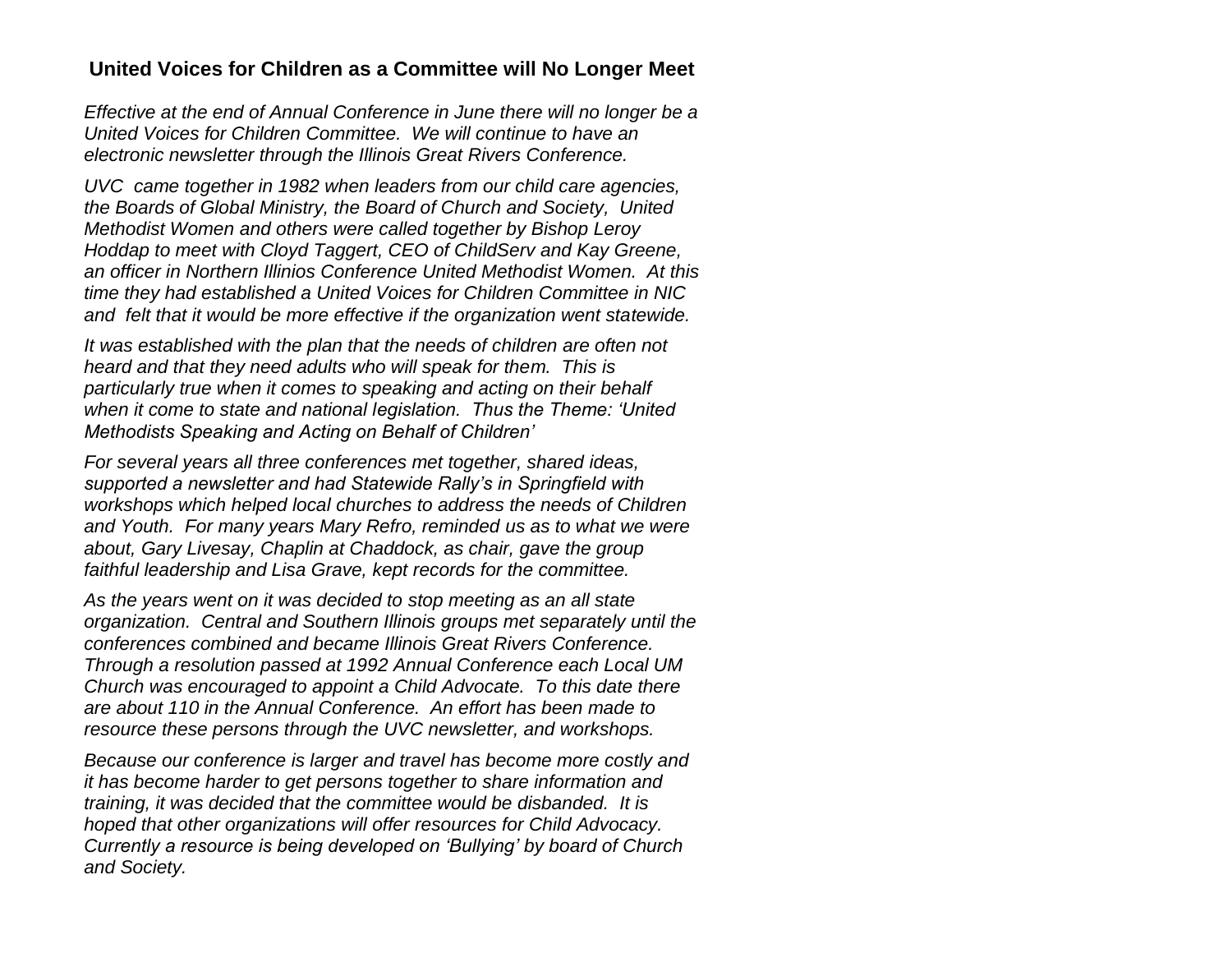#### **As Child Advocates Our Responsibilities Continue** *In the Gospels Jesus reminds us to 'Let the children come"*

The Social Principles of the United Methodist Church States Each child is entitled to the basic necessities of life: food, clothing, shelter, health care love, security and nurture. Children are the least powerful people in our world today. They do not vote. They make no laws. They do not manufacture drugs. They do not drive drunk. They do not cheat on taxes. They do not make the rules. Yet they are our future. The results of the neglect of children will be felt in the days ahead. But we can make the days ahead bright if we work with our children today in the spirit of love and honesty as Christ taught us.

*As one considers Child Advocacy it is like the young boy in John 6:1-13, the story of the feeding of the 5 thousand. The needs seem so great, the legislators foreboding, the problems impossible, but when it comes to Child Advocacy we, church members, community workers, caring individuals stand like the small boy with his five loves and two fish offering our meager gifts, in the light of the needs, for Jesus to bless so they may multiply and become miracles. God calls us to trust in the story of the loaves and fish.* 

*It may be picking up the phone to remind legislators that the health and well being of children should be a priority in their decision making; seeing how you can best support your local school system; or you may identify one child, pray for that child, be ready for the open doors God presents you with.* 

#### *REMEMBER*

### **The Child's Name is Today**

We are guilty of many errors and faults but our worst crime is abandoning our children, neglecting the fountain of life. Many of the things we need can wait. The child cannot. Right now is the time bones are being formed, blood is being made, and senses are being developed. To the child we cannot answer Tomorrow. The Child's Name is Today.

Adapted from a poem by Gabriela Mistral, Nobel Prize winning poet from Chili.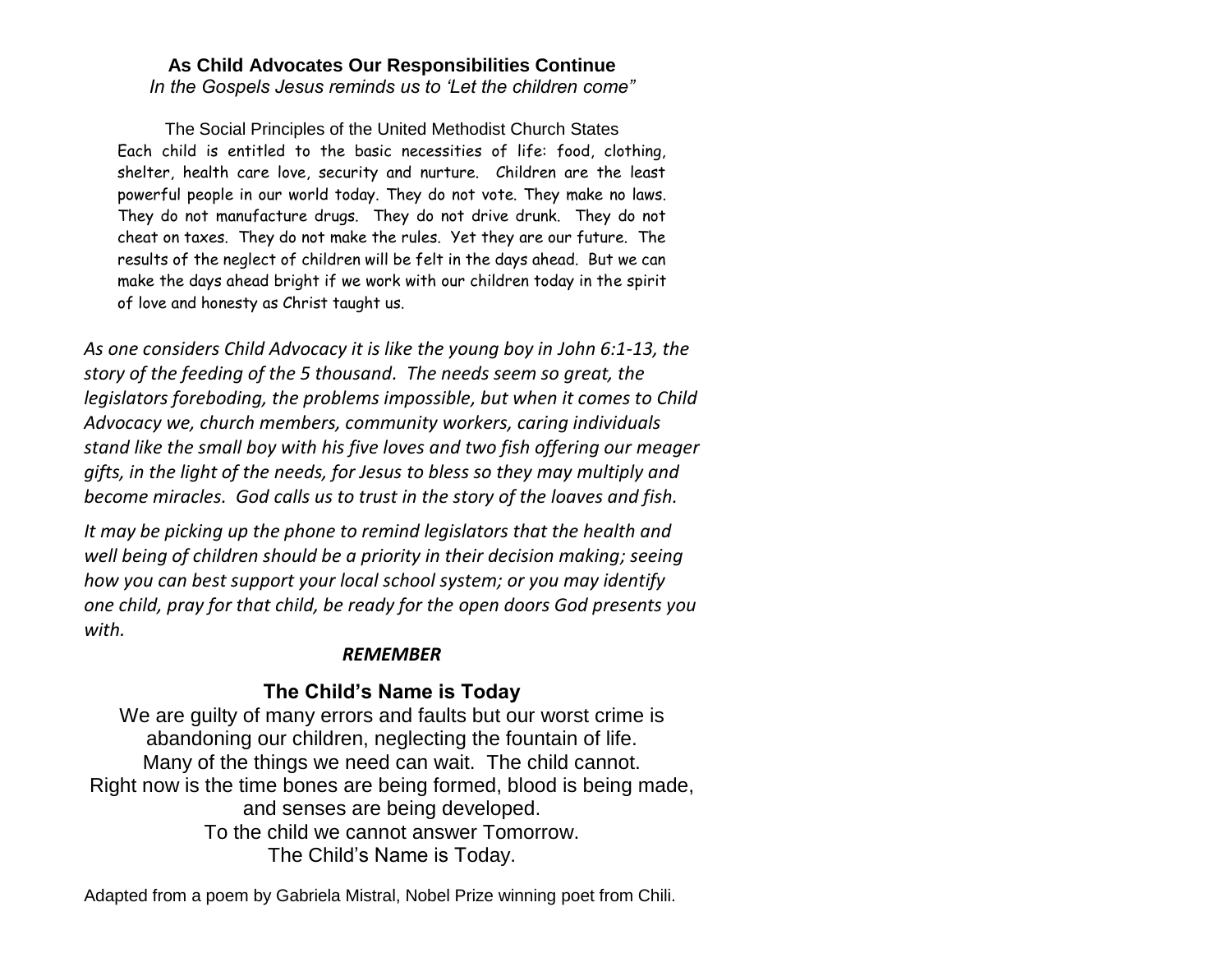# Take Action

### Voices for Illinois Children reminds us

- That on January 1, 2015, Illinois will experience a revenue collapse that will likely result in a budget shortfall of at least \$2.3 billion this coming fiscal year?
- A budget shortfall of \$2.3 billion means instability for our kids, families, and communities. It means our state's backlog of bills will continue to grow—a move that will lead to further downgrades to Illinois' credit rating.
- It means that lawmakers have two choices: They can make at least \$2.3 billion in cuts to education, human services, public safety, and other essential services—cuts that our families and communities cannot afford, or they can avoid the cuts and get Illinois back on the right track by maintaining stable and sustainable revenue to educate our children, fund essential services and pay our bills.
- Take Action: Tell lawmakers to maintain stable, sustainable revenue for kids and families. Go to voices4illionoiskids.org or contact you state legislators direct.

#### $\bullet$ **David Lloyd sums up in the March 2014 Policy Report from Voices for Illinois Children by saying**

Lawmakers must choose between two diverging paths this year. If lawmakers follow the path of allowing current rates to expire, there will be massive revenue collapses, further credit downgrades, billions of dollars of cuts to education and critical services, an increase in the backlog of unpaid bills, and more uncertainty for investors and businesses. All of this in pursuit of the unfounded hope that tax cuts will somehow spur our economy. Down the other path, Illinois will maintain stable and sustainable



capita economic growth in recent years than the nine Average Growth in Per Capita Gross State Product, 2002-2011

states without a personal income tax.

Source: Institute on Taxation and Economic Policy

"Low Tax" States Don't Outperform Nine "high rate" income tax states experienced faster per

revenue that will get us back on the right track by paying our bills, educating our children, and funding essential services. Given Illinois' precarious situation, the right path is clear. [www.unitedvoices4kids.org](http://www.unitedvoices4kids.org/)

### *A Time To Speak for Children*

- President Barack Obama and National legislators at [www.usa.gov](http://www.usa.gov/)
- White House 202-456-1111 Capitol Switch Board 202-224-3121
- Find Gov. Quinn & Illinois Legislators at [www.illinois.gov,](http://www.illinois.gov/) phone:217-782-0244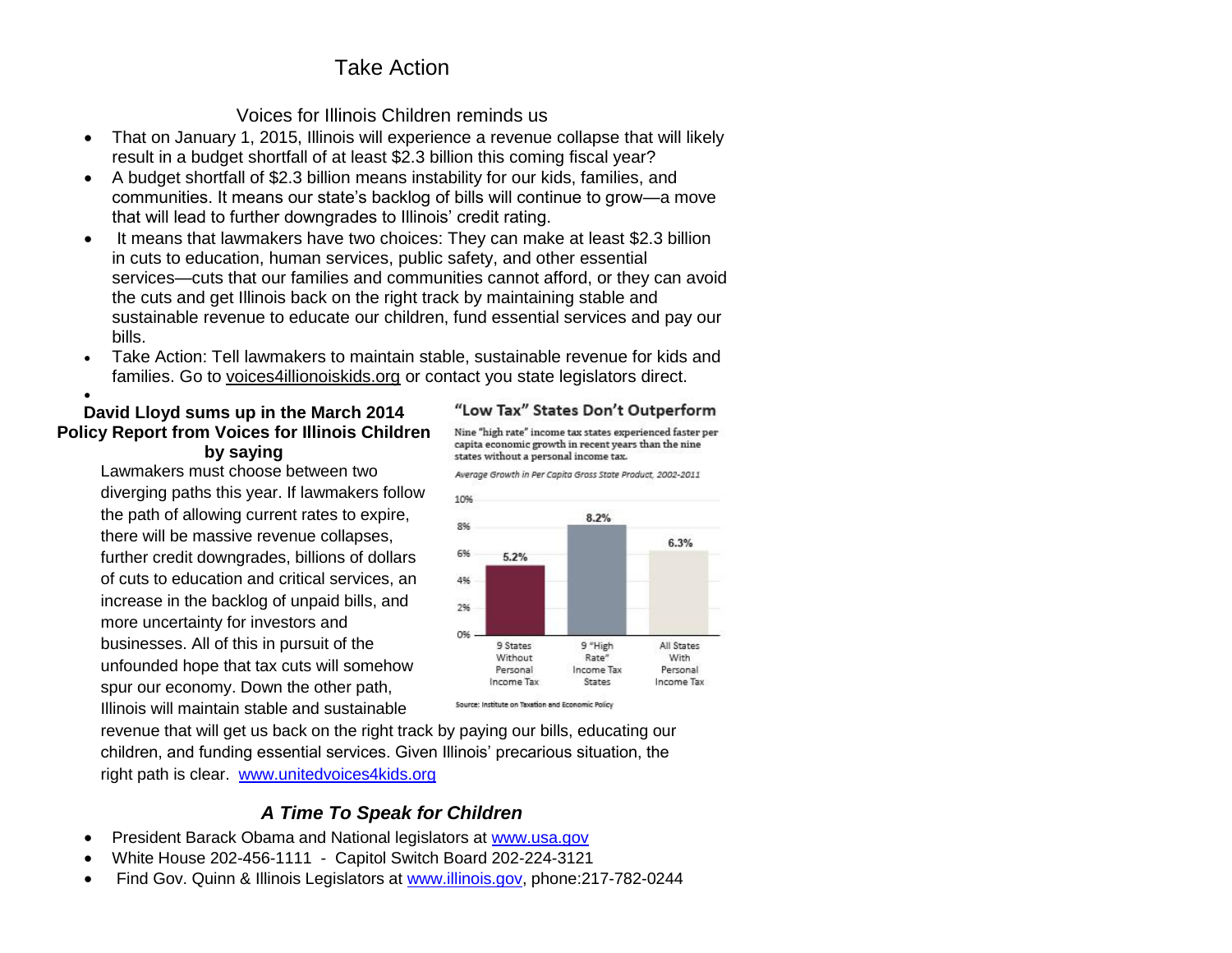|         | <b>E-Newsletter Update</b>                                                       |
|---------|----------------------------------------------------------------------------------|
|         |                                                                                  |
| Name    |                                                                                  |
| Address |                                                                                  |
| City    | <b>E-mail</b>                                                                    |
|         | The E- newsletter will automatically goes to each local United Methodist Church, |
|         | Outreach/Mission chairs                                                          |
|         | Local Church Child Advocates in the Illinois Great Rivers Conference.            |
|         | To be placed on the UVC E-Newsletter List                                        |
|         | Contact Karleen Dude karleendude@yahoo.com                                       |
|         | 901 Randall Drive, Normal, IL 61761, Phone: 309-452-3838                         |

# **[Illinois Kids Count 2014:](http://www.voices4kids.org/our-priorities/kids-count/illinois-kids-count-data-book/illinois-kids-count-2014/) ["Child Health Matters"](http://www.voices4kids.org/our-priorities/kids-count/illinois-kids-count-data-book/illinois-kids-count-2014/)**



The Illinois Kids Count 2014 report—"Child Health Matters" \* examines the health status of the state's children. Since children's physical, emotional, and social well-being can be affected by a wide range of factors, the report includes indicators on access to health care, early childhood outcomes, family environment, healthy living, social and emotional well-being, oral health, special health care needs, and personal and community safety.

The report documents some positive trends for children's health in our state—fewer children without health insurance, declining infant mortality rates, fewer young children with lead poisoning, and fewer teen deaths from accidents, homicide, or suicide. Illinois Kids Count 2014 also shows disturbing disparities related to household income level, race and ethnicity, special health care needs, and other factors. Reducing disparities is imperative for improving the lives of children and their families and for building a stronger future for the state as a whole. –

\*This report is researched by the Annie E. Casey Foundation gives information county by county. An on line copy is available at voices4kids.org

\* A limited number of *Illinois Kids Count 2014* report hard copies are available by request. Please contact Yassi Baharloo for details at [ybaharloo@voices4kids.org](mailto:ybaharloo@voices4kids.org) or (312) 516-5577 -